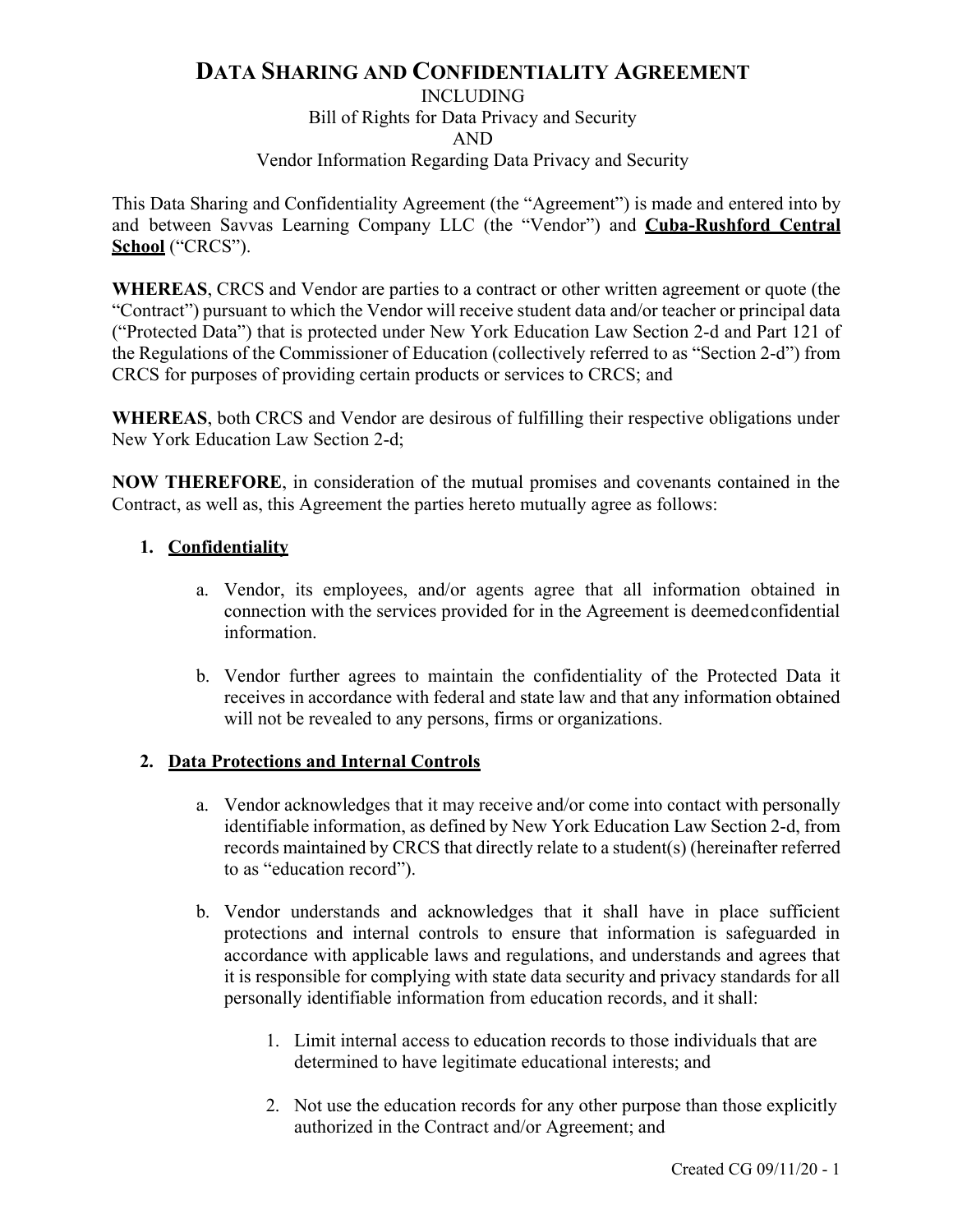- 3. Maintain reasonable administrative, technical and physical safeguards to protect the security, confidentiality and integrity of education records in its custody; and
- 4. To use encryption technology to protect Protected Data in its custody while in motion or at rest, using a technology or methodology specified by the secretary of the United States Department of Health and Human Services in guidance issued under Section 13402(H)(2) of Public Law 111-5.

## **3. Data Security and Privacy Plan**

- a. Vendor agrees to have a Data Security and Privacy Plan in place to protect the confidentiality, privacy and security of the Protected Data it receives from CRCS.
- b. Vendor understands and agrees that it is responsible for submitting a Data Security and Privacy Plan to CRCS prior to the start of the term of the Agreement, and it shall:
	- 1. Outline how all state, federal and local data security and privacy contract requirements will be implemented over the life of the contract consistent with CRCS's policy on data security and privacy, as adopted.
	- 2. Outline specific administrative, operational and technical safeguards and practices in place to protect Protected Data that it receives from CRCS under the Contract.
	- 3. Outline the training requirement established by the Vendor for all employees who will receive personally identifiable information from student records (hereinafter referred to as "student data").

## **4. Notice of Breach and Unauthorized Release**

- a. In the event of a breach of this Agreement and unauthorized release of student data, the Vendor shall:
	- 1. Immediately notify CRCS in the most expedient way possible and without unreasonable delay, but no more than seven (7) calendar days after Vendor has discovered or been informed of the breach or authorized release.
	- 2. Advise CRCS as to the nature of the breach and steps Vendor has taken to minimize said breach.
- b. In the case of required notification to a parent or eligible student, the Vendorshall:
	- 1. Promptly reimburse CRCS for the full costs of such notification if the breach is a result of Vendor's failure.
- c. Vendor will cooperate with CRCS and provide as much information as possible directly to CRCS about the incident, including but not limited to: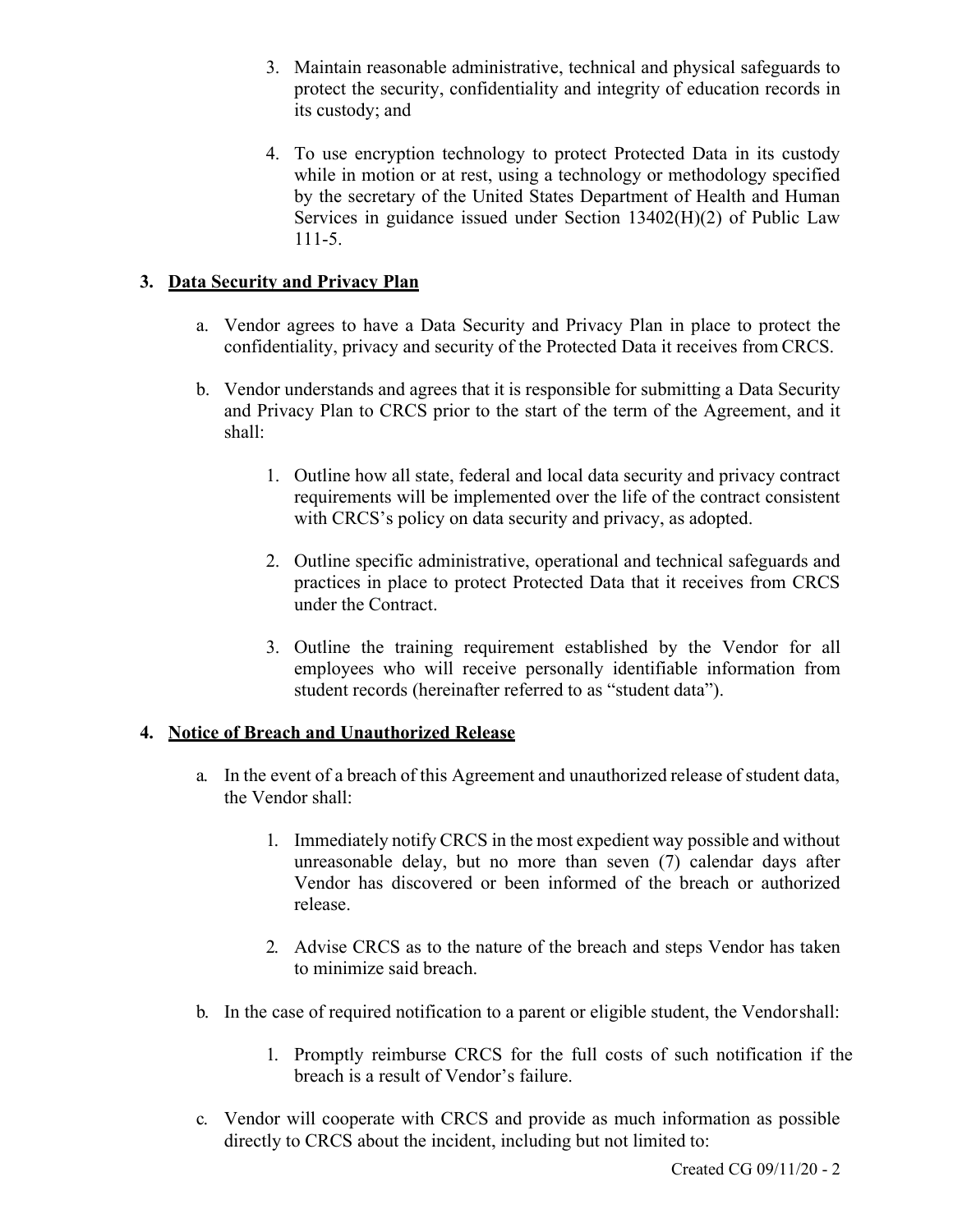- 1. The description of the incident;
- 2. The date of the incident;
- 3. The date Vendor discovered or was informed of the incident;
- 4. A description of the types of Protected Data involved;
- 5. An estimate of the number of records affected;
- 6. The schools within CRCS affected;
- 7. What the Vendor has done or plans to do to investigate the incident, stop the breach and mitigate any further unauthorized access or release of Protected Data; and
- 8. The contact information for Vendor representatives who can assist affected individuals that may have additional questions.
- d. The Vendor shall indemnify and hold CRCS harmless from any claims arising from its breach within the Data Sharing and Confidentiality Agreement confidentiality and data security and privacy standards provision.
- e. Vendor acknowledges that upon initial notification from Vendor, CRCS, as the educational agency with which Vendor contracts, has an obligation under Section 2-d to in turn notify the Chief Privacy Officer in the New York State Education Department ("CPO"). Vendor agrees not to provide this notification to the CPO directly unless requested by CRCS or otherwise required by law. In the event the CPO contacts Vendor directly or requests more information from Vendor regarding the incident after having been initially informed of the incident by CRCS, Vendor will promptly inform CRCS of the same.

## **5. Vendor Information**

Vendor understands that as part of CRCS's obligations under New York Education Law Section 2-d, Vendor is responsible for providing CRCS with Vendor information (see Vendor Information for Data Privacy and Security) to include:

- a. Exclusive purposes for which the student data will be used;
- b. How Vendor will ensure that subcontractors, persons or entities that Vendor will share the student data with, if any, will abide by data protection and security requirements;
- c. With the exception of subprocessors providing services to Vendor under its agreement with CRCS, Vendor will not disclose any personally identifiable information to any other party without the prior written consent of the parent or eligible student;
- Created CG 09/11/20 3 d. Vendor will not sell personally identifiable information nor use or disclose it for any marketing or commercial purpose or facilitate its use or disclosure by any other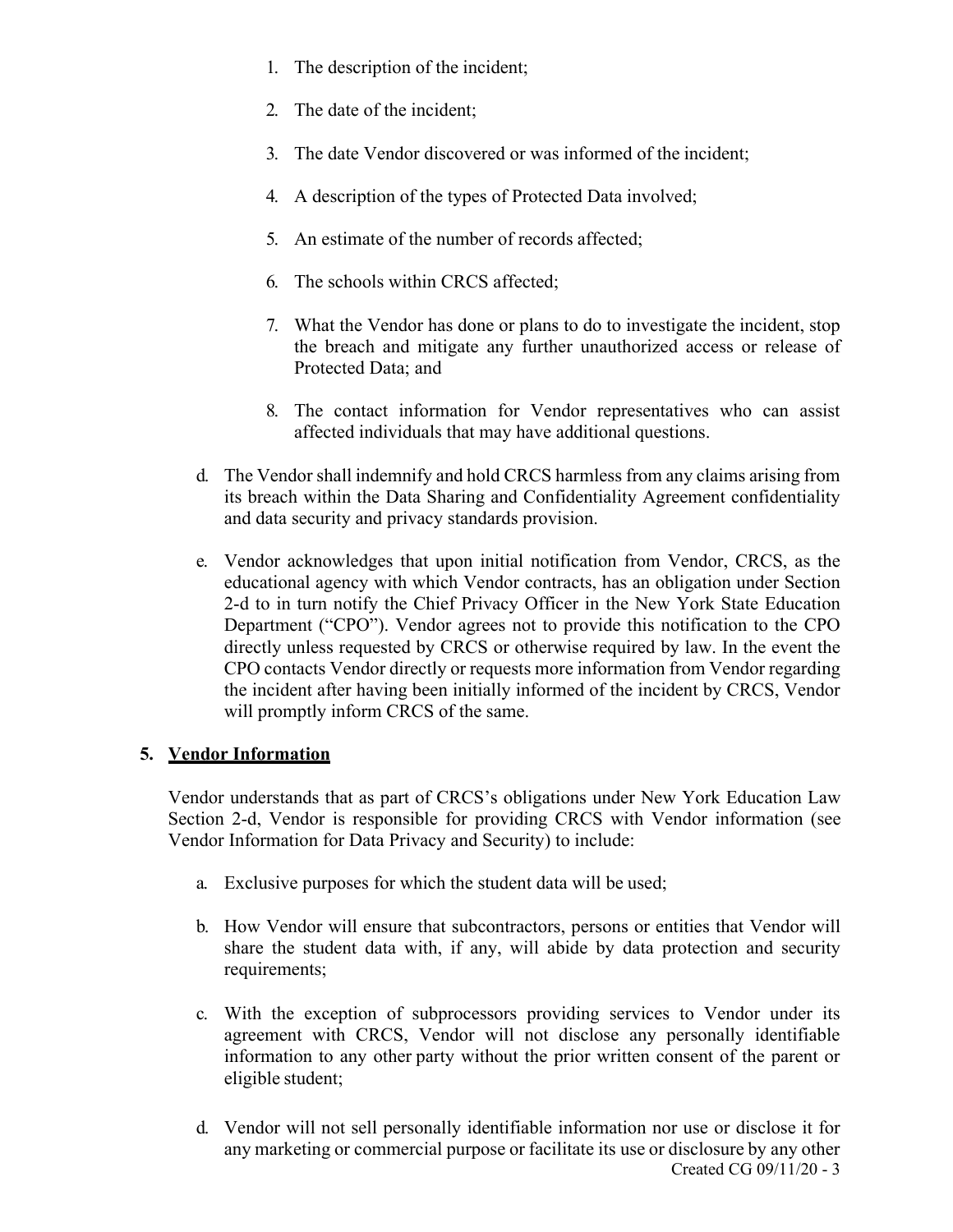party for any marketing or commercial purpose or permit another party to do so.

- e. Vendor will provide a description of what will happen to the personally identifiable information upon expiration of the written agreement (e.g. whether, when and in what format the personally identifiable information will be returned to the educational agency, and/or whether, when and how the personally identifiable information will be destroyed).
- f. If and how a parent, student, or eligible teacher may challenge the accuracy of the student/teacher data that is collected; and
- g. Where the student data will be stored (described in such a manner as to protect data security), and the security protections taken to ensure such data will be protected, including whether such data will be encrypted.

## **6. Termination or Expiration of Contract and/or Agreement**

- a. Upon termination of the Agreement and within sixty (60) days, Vendor shall destroy all confidential information obtained in connection with the services provided therein and/or student data. Destruction of the confidential information and/or student data shall be accomplished utilizing an approved method of confidential destruction, including, shredding, burning or certified/witnessed destruction of physical materials and verified erasure of magnetic media using approved methods of electronic file destruction. The parties further agree that the terms and conditions set forth herein shall survive the expiration and/or termination of the Agreement.
- b. If requested by CRCS, Vendor will assist CRCS in exporting all Protected Data previously received back to CRCS for its own use, prior to termination, in such formats as may be requested by CRCS.
- c. In the event the Contract is assigned to a successor Vendor (to the extent authorized by the Contract), the Vendor will cooperate with CRCS as necessary to transition Protected Data to the successor Vendor prior to deletion.
- d. Neither Vendor nor any of itssubcontractors or other authorized persons or entities to whom it has disclosed Protected Data will retain any Protected Data, copies, summaries or extracts of the Protected Data on any storage medium whatsoever. Upon request, Vendor and/or its subcontractors or other authorized persons or entities to whom it has disclosed Protected Data, as applicable, will provide CRCS with a certification from an appropriate officer that these requirements have been satisfied in full.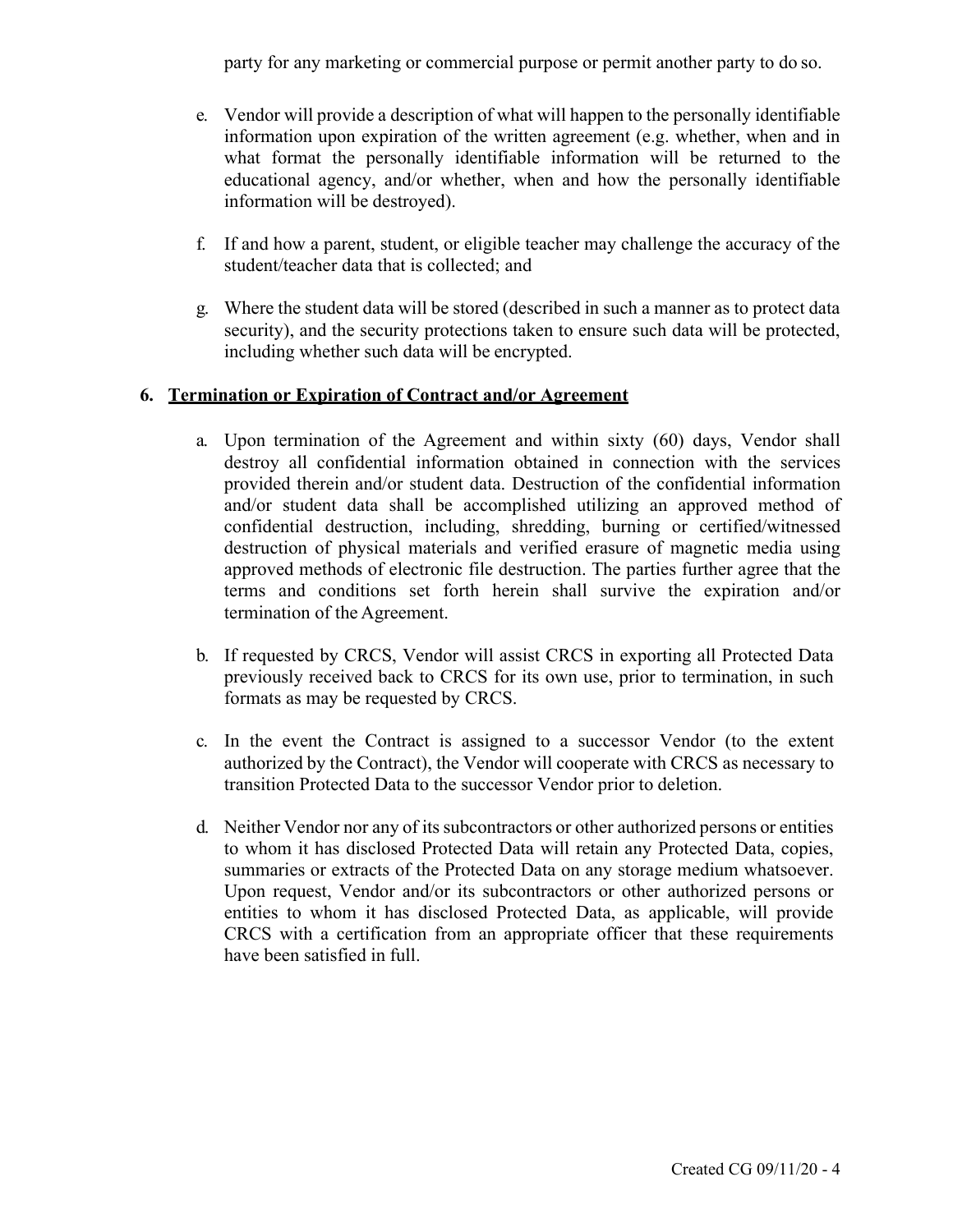# **PARENTS' BILL OF RIGHTS FOR DATA PRIVACY AND SECURITY**

CRCS is committed to protecting the privacy and security of student data and teacher and principal data. In accordance with New York Education Law Section 2-d and its implementing regulations, CRCS informs the school community of the following:

- 1. A student's personally identifiable information cannot be sold or released for any commercial purposes.
- 2. Parents have the right to inspect and review the complete contents of their child's education record.
- 3. State and federal laws protect the confidentiality of personally identifiable information, and safeguards associated with industry standards and best practices, including but not limited to encryption, firewalls, and password protection, must be in place when data is stored or transferred.
- 4. A complete list of all student data elements collected by New York State is available for public review at the following website [http://www.nysed.gov/data-privacy](http://www.nysed.gov/data-privacy-security/student-data-inventory)[security/student-data-inventory o](http://www.nysed.gov/data-privacy-security/student-data-inventory)r by writing to the Office of Information and Reporting Services, New York State Education Department, Room 865 EBA, 89 Washington Avenue, Albany, New York 12234.
- 5. Parents have the right to submit complaints about possible breaches of student data addressed. Complaints should be directed in writing to CRCS Data Privacy Officer, 5476 Route 305, Cuba, New York 14727. Complaints may also be directed in writing to Chief Privacy Officer, New York State Education Department, 89 Washington Avenue, Albany, New York 12234 or by using the form available at the following website: [http://www.nysed.gov/data-privacy-security/report-improper-disclosure.](http://www.nysed.gov/data-privacy-security/report-improper-disclosure)

IN WITNESS WHEREOF, the parties hereto have executed this agreement as of the day and year first written above.

Ig 20, 2021 12:57 CDT) [Matt Stricker](https://savvas.na2.documents.adobe.com/verifier?tx=CBJCHBCAABAAKeAW2VyjyqPoluDNRUykRLKuXTBs7iW7)

Authorized Vendor Signature Date

Signature Date

/2021

10/20/2021